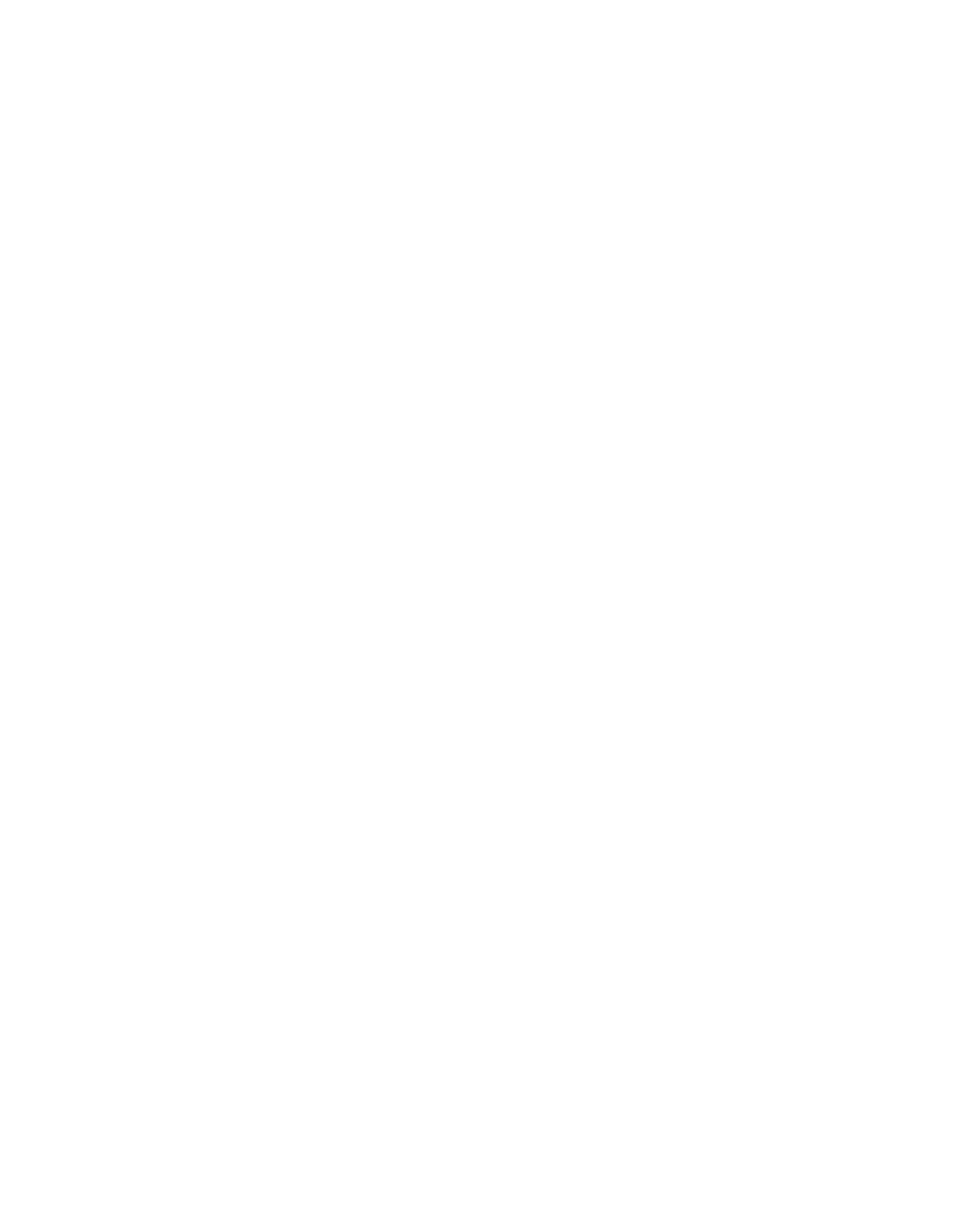# **ANSWERS TO QUESTIONS RECEIVED IN RESPONSE TO SOLICITATION NO. SB1335-01-Q-0740**

1. You mention a bunch in the RFQ about cooperating with ICANN... How do the recent goings-on with the ccTLD constituency pulling out of the DNSO of ICANN affect this?

Answer: The Contractor will be required to abide by ICANN policies applicable to ccTLD's and associated technical requirements unless directed in writing by the Contracting Officer not to comply with such policies or technical requirements. *See* Section B.3.2.

2. You mention the expanded usTLD several times in the RFQ. It appears that the only way to meet the requirements of the RFQ is to expand the usTLD. In a recent poll on our usTLD.org site, 86% of the voters were against opening up the .US domain to unrestricted second level registrations. It is unclear in the RFQ whether or not you are seeking proposals on restricted or unrestricted expansion of the usTLD. Can you clarify this a little for me please? Would you accept second level registrations restricted to companies that provide services or products on a national basis only?

Answer: As indicated in the "STATEMENT OF PURPOSE," Section B.1, one of the primary objectives of the RFQ is promote the increased use of the usTLD by a wide range of registrants in the United States. Pursuant to Section B.5, offerors must include a description of proposed policies and procedures (including timeline) for management of the expanded usTLD structure. The Contractor, however, must implement a United States Nexus Requirement (Section B.3.1) that permits registrations only from registrants resident or with a bona fide presence in the United States.

3. Isn't it better to be supporting new TLD's that are coming on-line and growing, as opposed to one like .US which has been captured and may fade away?

Answer: The Government contends that improving the usTLD for the benefit of the Internet community of the United States is not inconsistent with the benefits of the introduction of new TLD's. Moreover, an enhanced usTLD will provide Internet users in the United States with increased choice. *See* Sections A and B.1.

4. The RFQ asks questions in regard to the management of the current delegation structure. It would be helpful to have some more information on the relationship between the registry and delegations, especially any licensing agreements signed between the registry and the delegations. Could you please direct me to this information?

Answer: Information on the current locality-based usTLD structure and registration policies, including on-line application forms and delegation agreements, are located at [http://www.nic.us](http://www.nic.us/) .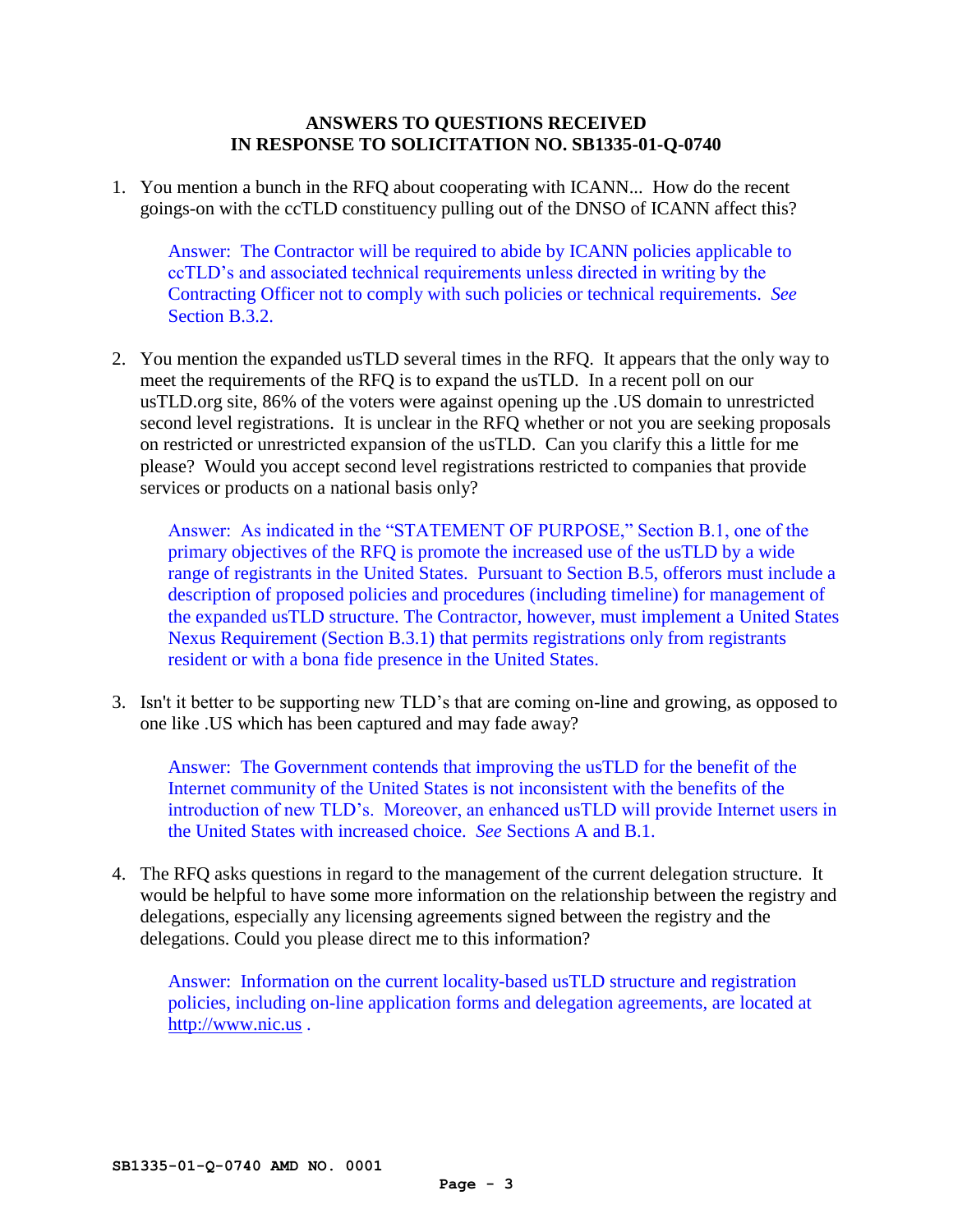5. I am interested to know what the process is following this date. For instance, will there be a public comment period? Will all submissions be made public, or will certain confidential or proprietary information contained in the proposals be kept private? Will there be an opportunity to come in to discuss the proposals once they are submitted? What is the timing for making a selection of vendor?

Answer: The Government will evaluate all quotations received at the intended delivery location by the due date and time for same and will award a purchase order according to the "EVALUATION CRITERIA FOR AWARD" that are included in the solicitation. All information received that is submitted in response to the solicitation will be considered proprietary information and will be treated as such. The Government reserves the right to enter into dialogue with organizations submitting quotations if it deems such dialogue necessary. The timing for making a purchase order award cannot yet be determined, since it is not known how many quotations will be submitted, how long the evaluation will take, or whether an award will be made based on the originally submitted quotations.

6. Can you tell me when whoever gets this contract is expected to take over? I have been told that the present contract runs until November. Is that when the new contractor will take over?

Answer: Under Amendment Number Twenty-One (21) of Cooperative Agreement NCR 92-18742, the current .us administrator is obligated to provide .us services until November 10, 2001 or such time as the Department of Commerce (DoC) designates a successor registry for the .us domain, whichever comes first. Upon designation by DoC of a successor registry, or November 10, 2001, whichever comes first, the current administrator shall use commercially reasonable efforts to cooperate with DoC to facilitate the smooth transition of operation of the .us domain. Given the foregoing, DoC expects to select a Contractor, execute the necessary purchase order between DoC and that Contractor, and begin the transition of usTLD operations before November 10, 2001.

7. Can I assume that the new rules, provisions, etc. established in response to the public comments will be in effect as soon as the new contractor takes over?

Answer: The terms and conditions set forth in the resultant purchase order (which will come directly from the solicitation) will be in effect when the period of performance for the awarded purchase order commences. The Contracting Officer before implementation will review all new or revised policies or procedures developed pursuant to the purchase order (including those resulting from work performed under Sections B.4.5 and B.5.5 of the RFQ).

8. Do the registrars in the expanded .us TLD have to be US-based companies? If not, do they have to have facilities in the US? If so, what percentage of their facilities must be based in the US?

Answer: In responding to Sections B.5.2 and B.5.3, offerors should not include registrar locality restrictions.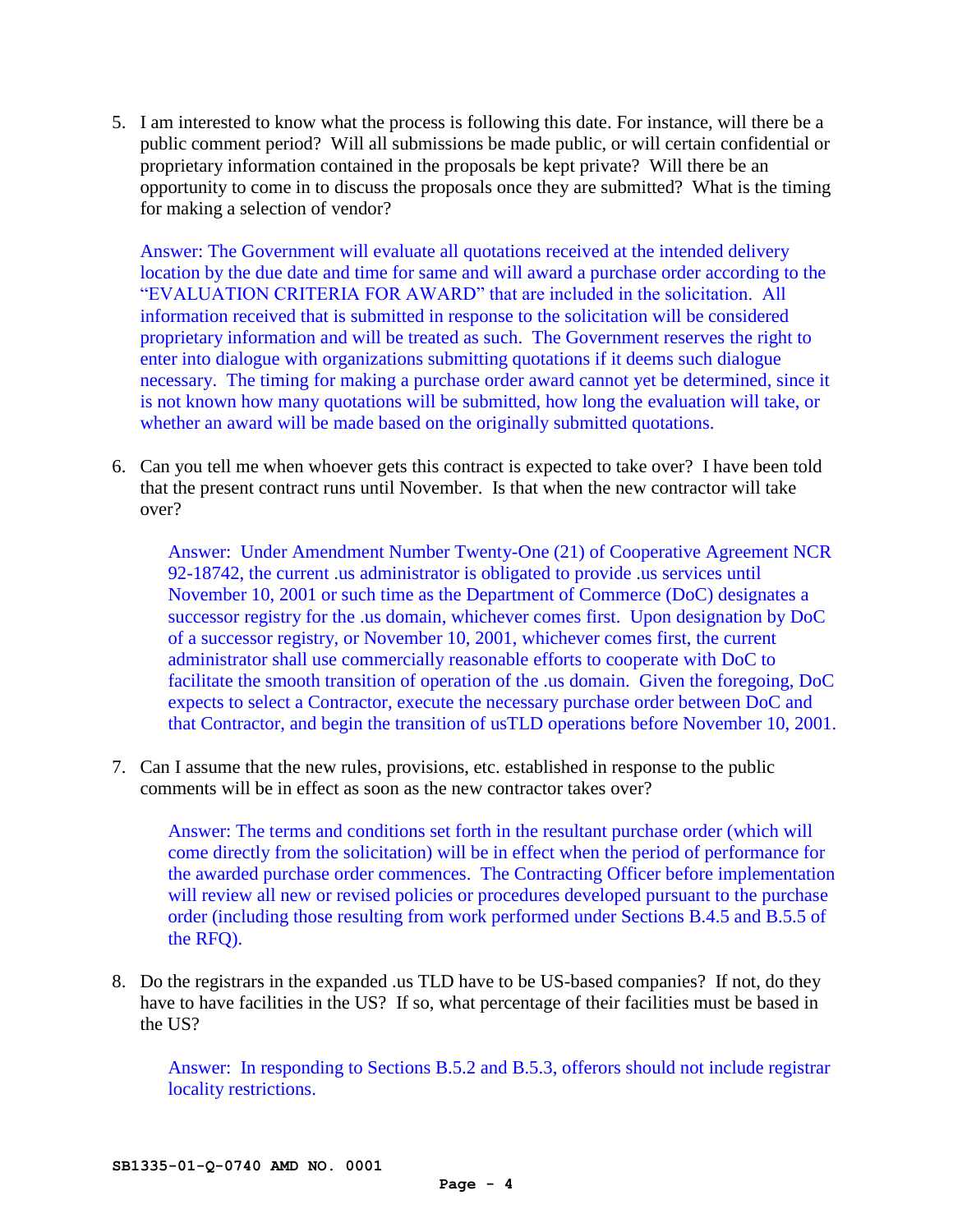9. B.3.1 states that "country code top level domain intended to serve the community of Internet users resident or located with a bona fide presence in the United States . . ." It further states that "in addition to the current policy set forth in RFC 1480 requiring that usTLD domain name registrations be hosted on computers located within the United States . . ." What does that second statement mean? Does it prohibit a US citizen who travels for business and has a PC outside the US from having a .us website? Does it prohibit a US citizen from having a US website while residing outside the US? Would it prohibit a US citizen or company from using a foreign web-hosting company or registrar?

Answer: Current policy generally limits usTLD registrations to "computers located in the United States." (*See* [http://www.nic.us/overview/who.html\)](http://www.nic.us/overview/who.html). Since nameservers are the computers that are registered in the domain name registration process (*i.e.*, the "host" computer), we interpret this to mean that the nameservers are required to be located in the United States. We anticipate that this will also be a subject addressed as part of the requirements set forth in B.4.5 and B.5.5 and in offerors responses as required in INSTRUCTIONS FOR SUBMITTING QUOTATIONS I.3.

10. The introduction states that the "Contractor will not be permitted to act as both the registry and a registrar in the expanded usTLD space." Please explain the reason for this statement. Does that statement preclude a .us registrar from having a relationship with the Contractor if such Contractor is an independent company?

Answer: Section B.5 indicates that the Contractor must not act as a registrar in the expanded usTLD space. The Contracting Officer would need to examine the nature of the "relationship" to determine whether this proscription is met.

11. Does the winning bidder have to be a non-profit 501(c)(3) organization?

#### Answer: No.

- 12. Under B.1 Statement of Purpose; item 8. Would you be agreeable to a change to: [..] "This includes a "Permanent" seat on the ICANN Board of Directors."
	- [...] ...and contribution to ICANN's operating costs "by mutual agreement each year".

Answer: No.

13. Under B.3 Policy Requirements; item 2. A mutual modification to ICANN policies pertaining to open ccTLD's. (We cannot agree with the current policy as written)

Answer: *See* Section B.3.2. The Contractor may present such policies to the Contracting Officer for review.

14. Under B.3 Policy Requirements; item 4. Would you provide a URL link to the "Government Advisory Committee Document"?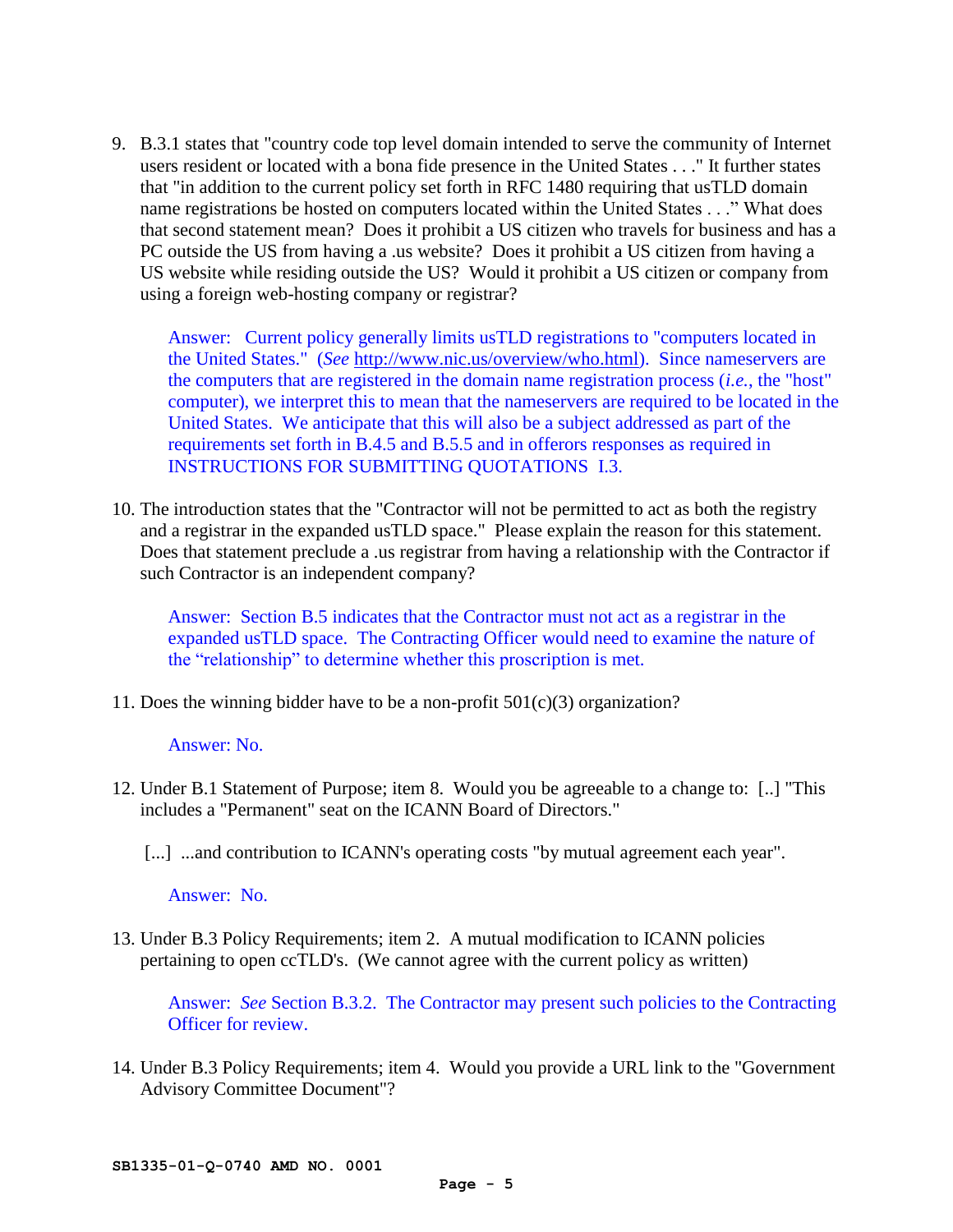Answer: The GAC principles are located at [http://www.icann.org/committees/gac/gac](http://www.icann.org/committees/gac/gac-cctldprinciples-23feb00.htm)[cctldprinciples-23feb00.htm](http://www.icann.org/committees/gac/gac-cctldprinciples-23feb00.htm) .

15. In organizing a response would NIST like the main proposal document organized with headings indicating 1. the sections identified as Contractor Requirements B (B.1 - B.5) and Reporting Requirements (C.1-C.2) (RFQ pgs 3-10) OR 2. the Instructions for Submitting Quotations A-S (RFQ pgs 30 -33)?

Answer: The latter format is preferable.

16. Since no appropriated funds will be obligated in the issuance of any purchase order resulting from this RFQ, the Procurement Integrity Act does not apply. Nevertheless, will the Department of Commerce treat responses to this RFQ as procurement sensitive information?

### Answer: Yes.

17. The purchase price for any purchase order resulting from this RFQ will be \$0.00. Therefore, the contractor will be at risk for costs incurred under the P.O. prior to the generation of revenue from the .us applicants. The termination for convenience clause in the RFQ does not address this specific risk. Will the government, if it terminates the purchase order for convenience, reimburse the contractor for costs incurred for start-up activities in performance of the contract?

# Answer: No.

18. Does the Sunrise Provision allowing early registration for trademark holders create an unfair barrier to small businesses without registered trademarks, particularly new start-ups? What provisions are being made to ensure that entrepreneurs receive a fair chance to register a domain name in dot US?

Answer: The "Sunrise Policy" is not necessarily limited to registered trademark holders. Section I.1 of the "INSTRUCTIONS FOR SUBMITTING QUOTATIONS," and Section B.3.3 require offerors to propose eligibility requirements for this policy.

19. Is the Uniform Dispute Resolution Policy necessary for the Dot US? Because registrants in the Dot US will have a tie to the United States, would the diversity of jurisdictions present in gTLD's still be present here? Would not U.S. law be controlling for registrations in Dot US?

Answer: The Government believes that the Uniform Dispute Resolution Policy is necessary, as this process will greatly reduce the time and cost associated with settling trademark/domain name conflicts. Implementation and use of this procedure is a requirement under Section B.3.3. The UDRP does not preclude domain name holders or trademark owners from pursuing their rights in a court of competent jurisdiction.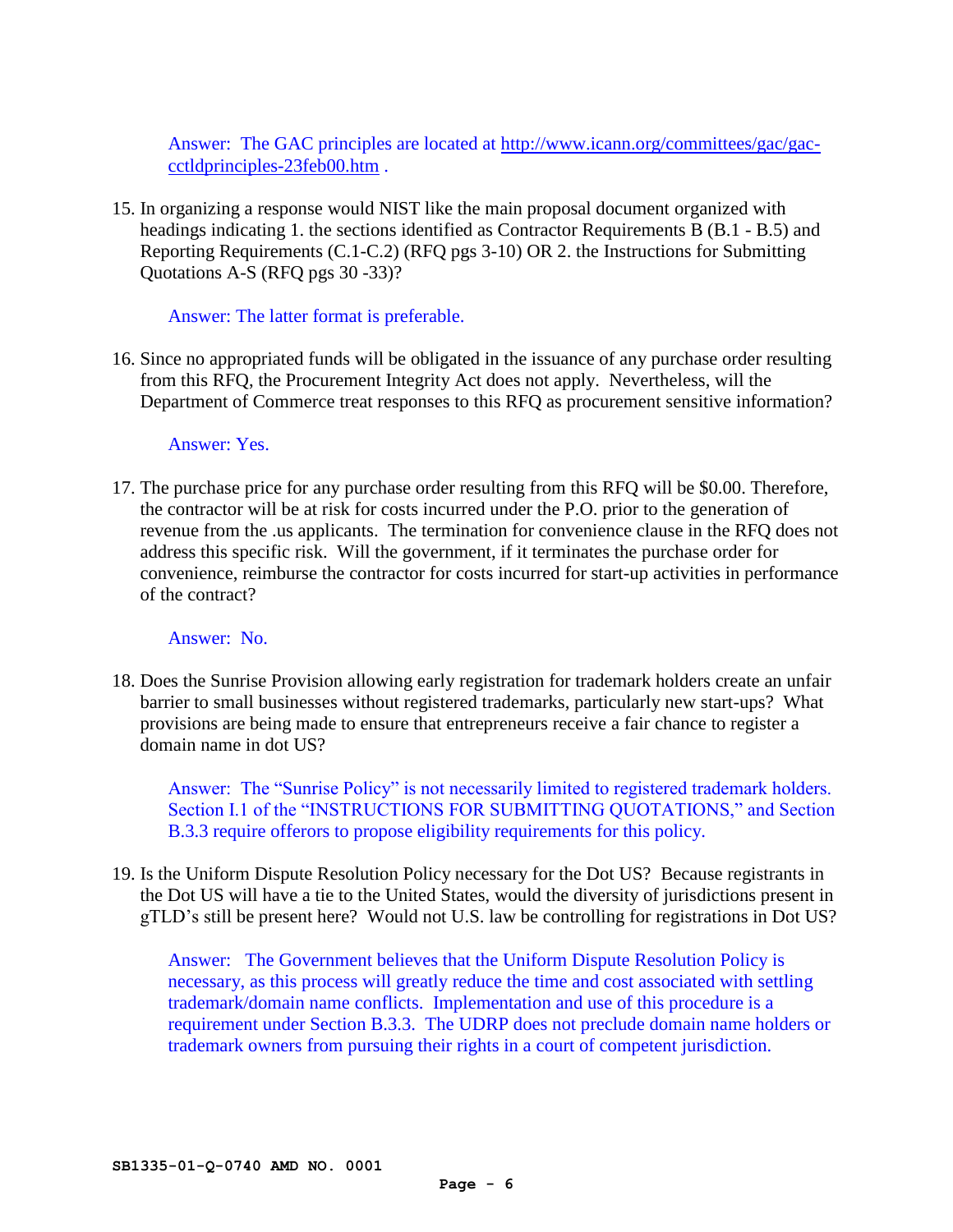20. Can the operator of the Dot US registry be required to adopt ICANN's Policies Pertaining to Open ccTLD's before that policy is formalized? To the best of Advocacy's knowledge, ICANN has not formally adopted a policy regarding open ccTLD's.

Answer: *See* Section B.3.2. The Contractor may present such policies to the Contracting Officer for review.

- 21. It is our understanding that the agency intends to conduct this procurement in accordance with Part 13, Simplified Acquisition Procedures, of the Federal Acquisition Regulations. As we understand it, there is no requirement for a formal source selection plan under these procedures. In addition, the source selection official is normally the contracting officer. However, this procurement is of major importance and will affect millions of business and entities. Therefore, we are seeking the following information:
	- **a.**Will the agency establish a formal source selection plan for this procurement?
	- **b.**Will this procurement be conducted using the full and open competition procedures of the FAR? If not, what procedures will be used?
	- **c.**Will the Contracting Officer be the source selection authority?
	- **d.**If the Contracting Officer will not be the source selection authority, will the agency establish technical evaluation panels, source selection advisory councils, or other formal procurement procedures? Please describe these procedures (if applicable) and the organizations that will participate in the source selection/proposal evaluation process.
	- **e.**If the Contracting Officer will not be the source selection official, what organizational level at the agency (e.g., contracts division head) will perform that role?

Answer: This acquisition is not a set-aside of any kind, and any responsible source may submit a quotation. A technical evaluation panel will be convened at NTIA to review and evaluate quotations that are submitted in response to the solicitation. There is no formal source selection plan by which the Panel will be bound, but it will use a structured approach to evaluate quotations and provide a written assessment of each quotation. The source selection official will be a person at an appropriate level in DoC.

- 22. The RFQ states "the Contractor may establish and collect fees from third parties for performance of the requirements of this purchase order, provided that the fee levels are approved by the Contracting Officer before going into effect, which approval will not be withheld unreasonably, provided that the fee levels are fair and reasonable."
- **a.**Would it be permissible to propose a mechanism for adjusting fee levels in light of lower-thanprojected registration volumes?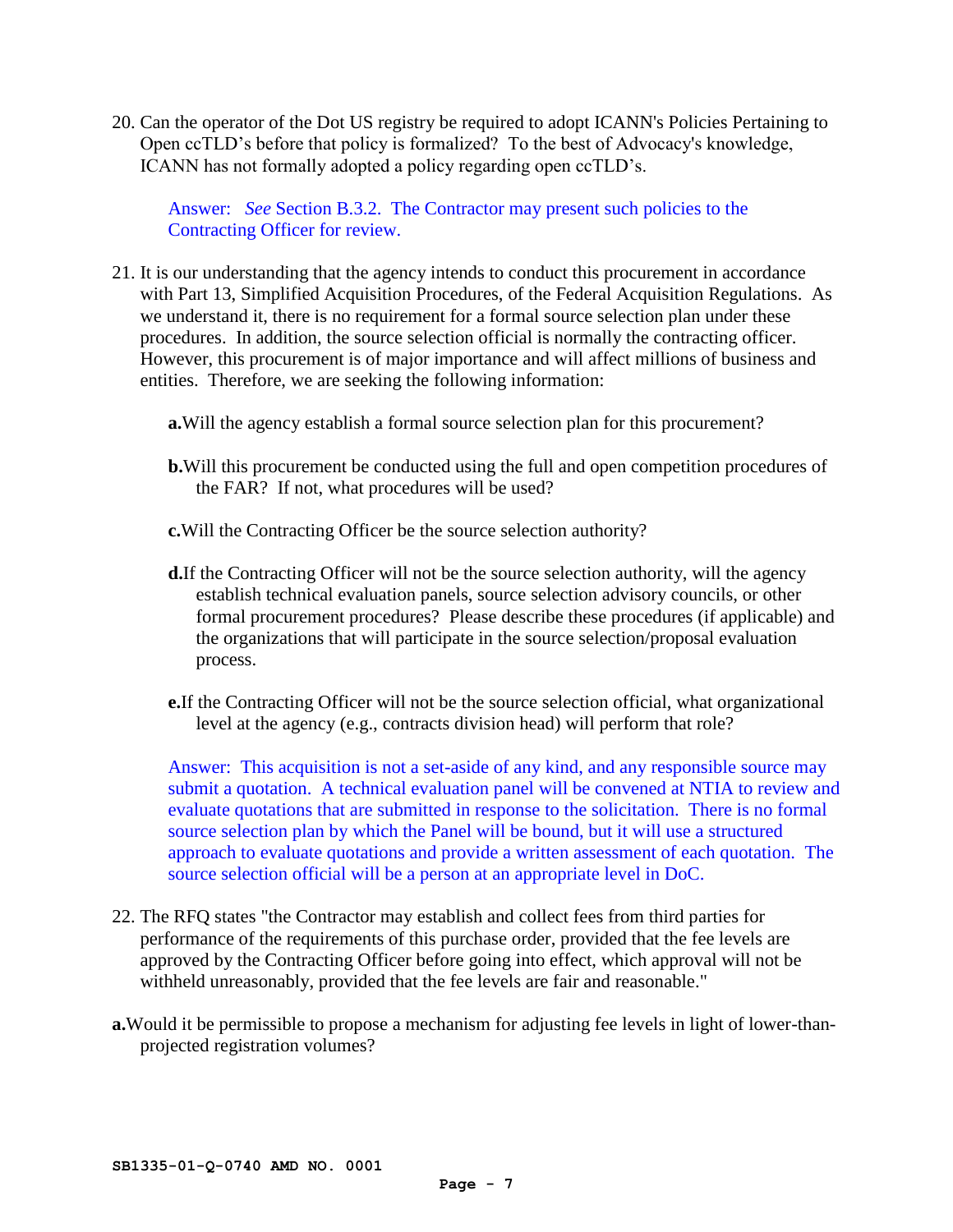Answer: Yes. *See also* Section B, "CONTRACTOR REQUIREMENTS" for information regarding fee approvals.

**b.** Will the Contractor be obligated or required to limit fees that the existing delegated managers charge?

Answer: Current usTLD policy requires that any charges by delegated managers for registration services be fair and applied equally to all customers. The Government expects that the study and recommendations required under B.4.5 will address delegated manager fee structures.

23. Will the Contractor be permitted to delegate (not just subcontract) registrar services that the registry now provides in the current usTLD space (e.g., registrar services for undelegated third-level locality sub-domains and undelegated special purpose domains)?

Answer: Under Section B.4.2, the Contractor is required to provide services for undelegated third level sub-domains. Services not performed directly by the Contractor must be subject to appropriate contractual arrangements. As indicated in the "INSTRUCTIONS FOR SUBMITTING QUOTATIONS," Section G, the content of the final version of all such contract(s) must be approved by the Contracting Officer before use by the Contractor in the performance of the resultant purchase order.

- 24. Section B.1 of the RFQ states that the Contractor should promote increased use of the usTLD by, among other things, introducing "enhanced services." Similarly, the Instructions for Submitting Quotations direct the Contractor to provide information as to "any services or functions, if any, the Offeror proposes to perform as part of usTLD management in addition to those listed in the SOW."
	- **a.** Will there be any limitations placed on the nature, scope, and extent of value-added (as opposed to registration) services that the Contractor may provide?

Answer: There are no limitations in what offerors may propose; however, such services and functions should be included as part of the offerors submission to the RFQ as indicated in the "INSTRUCTIONS FOR SUBMITTING QUOTATIONS," Section D. Any value-added services, however, will be subject to the Contracting Officer's approval.

**b.** Will there be any limitations placed on fees charged for value-added services provided by the Contractor?

Answer: *See* "INSTRUCTIONS FOR SUBMITTING QUOTATIONS," Sections L, M, and N. Also, the Contracting Officer (see Section B. "Contractor Requirements") must approve any fees.

**c.** Will there be any limitations placed on the nature of dispute resolution services that may be provided?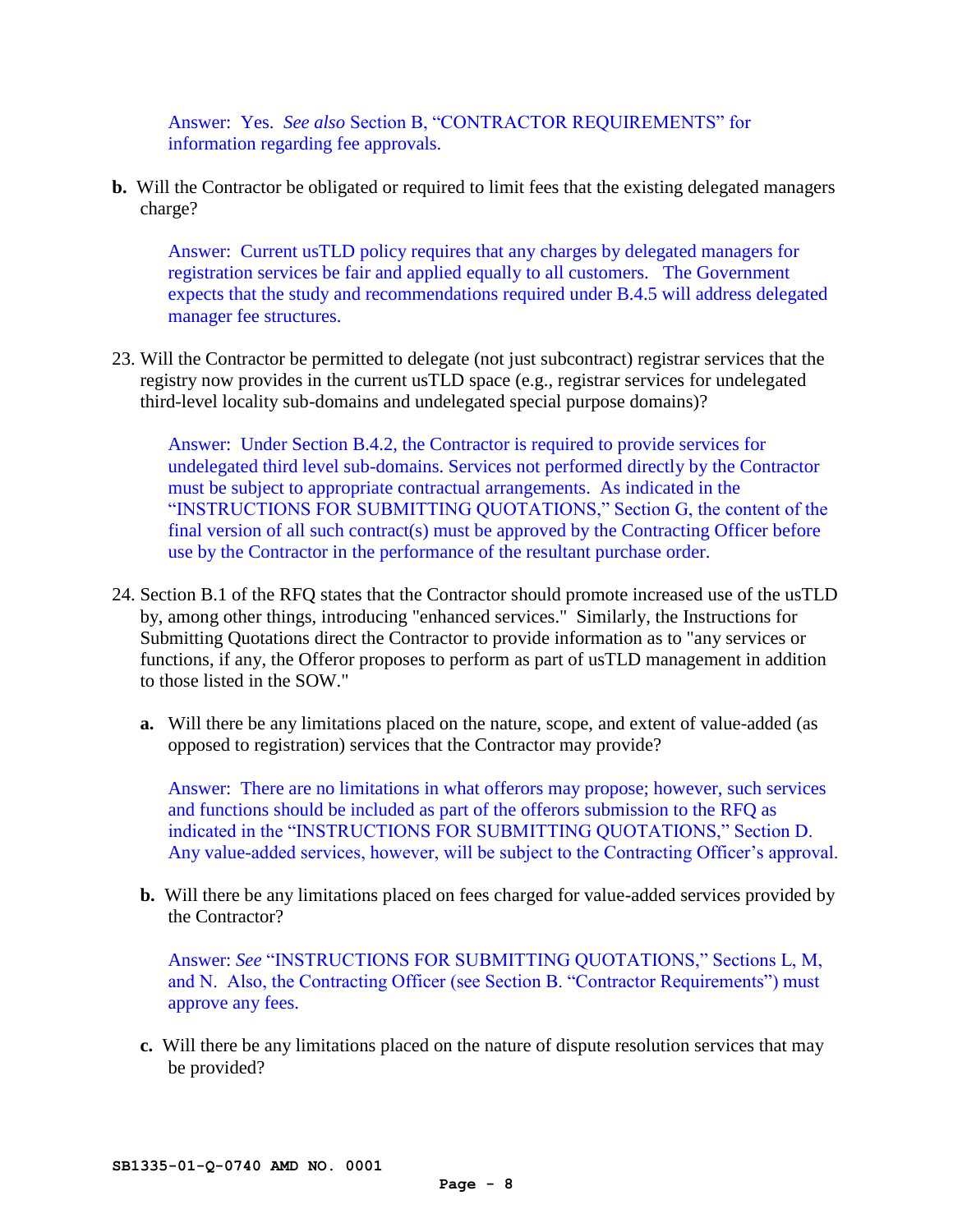Answer: *See* "INSTRUCTIONS FOR SUBMITTING QUOTATIONS," Sections I.2. and I.4.

**d.** Will there be any limitations placed on fees charged by any provider of dispute resolution services for .us?

Answer: Any fees charged by any provider of dispute resolution services for .us will be subject to the contracting officer's approval.

25. Section B.1 states that the Contractor should implement a "'sunrise period' that permits qualified trademark owners to pre-register their trademarks as domain names." What is meant by "qualified"? Is there a requirement that only owners of marks registered in the U.S. may take advantage of this pre-registration period? May owners of unregistered trademarks participate?

Answer: In the solicitation, the term "qualified" was left deliberately undefined, as the "Sunrise Policy" is not necessarily limited to "registered" trademark holders. Section I.1 of the "INSTRUCTIONS FOR SUBMITTING QUOTATIONS," and Section B.3.3 require offerors to propose eligibility requirements for this policy.

- 26. Section B.3 states that the "Contractor must implement a United States Nexus Requirement in both the locality-based usTLD structure and the expanded us TLD space."
	- **a.** Will the Contractor be required to expel existing registrants that do not meet a nexus requirement?

Answer: No.

**b.** What is meant by "not intended to attract or otherwise encourage registrations from outside the United States"? Will some non-US registrations be permitted in the future?

Answer: Management of the usTLD is intended to serve the community of Internet users of the United States. It is anticipated, at this time, that non-US registrations would not be permitted in the future.

27. The Contractor is supposed to use approved contracts between itself and existing delegated managers. What happens if a delegated manager refuses to sign such a contract? May the Contractor assert control over that manager's registry?

Answer: The manner in which the Contractor should approach this potential issue should be addressed in the study and recommendations required pursuant to Section B.4.5.

28. Section B.3 requires that the Contractor escrow data. For whose use (ICANN or the USG) will this data be escrowed?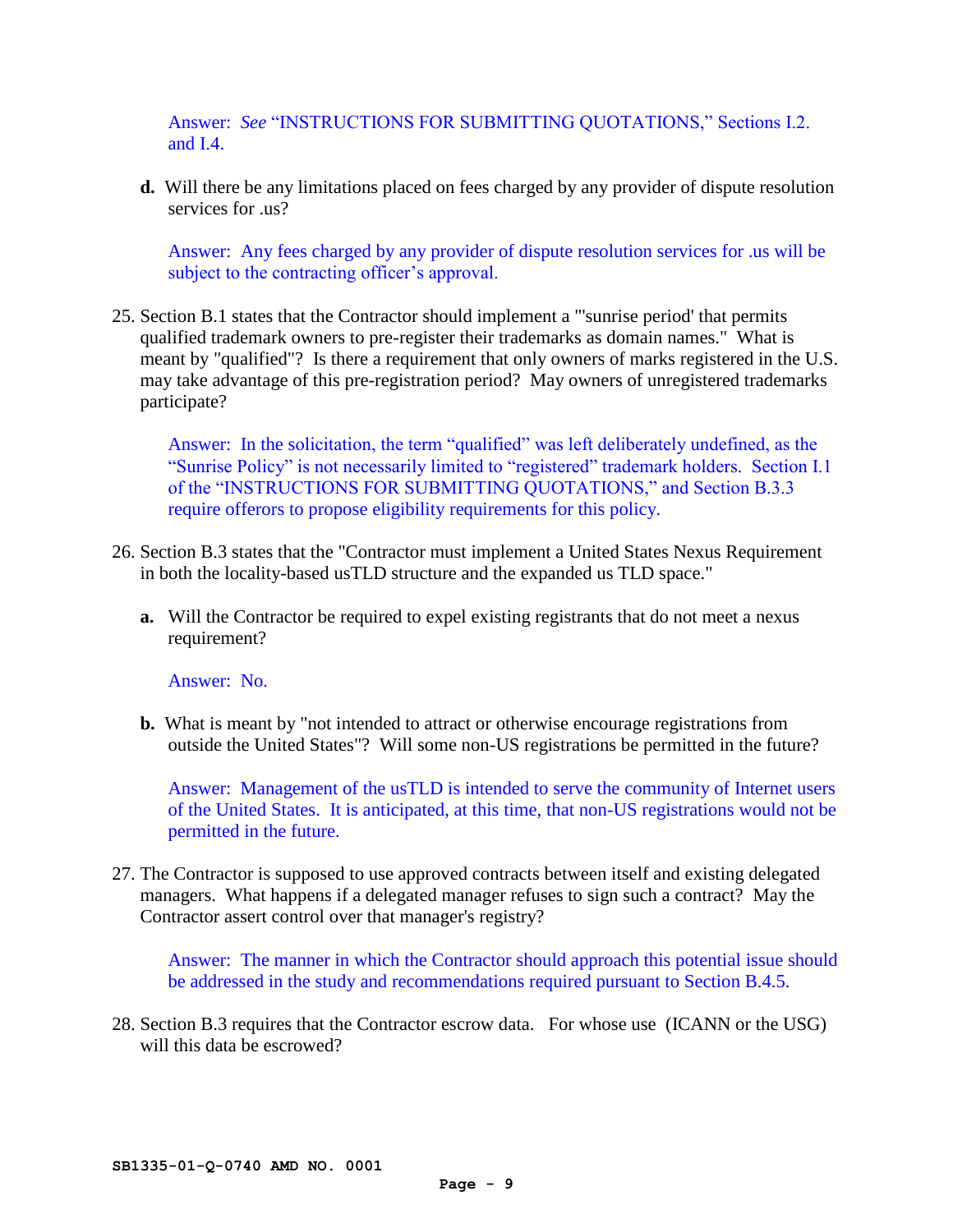Answer: Data escrow is required as part of Section B.2.6 and is an element of the Governmental Advisory Committee Principles. It is intended for use by the Government for management of the .usTLD.

- 29. Section B.3 requires that the Contractor adhere to ICANN policies pertaining to open ccTLD's.
	- **a.** In the registry agreements between ICANN and gTLD registries, the registries are obligated to abide by ICANN policies only to the extent that they deal with certain subject matters. Would these same limitations apply in the context of .us?

Answer: No.

**b.**Can you confirm that the Contracting Officer will retain the right to object to (or waive the application of) ICANN policies that fall outside this list of permitted subject matters, were adopted improperly, or are otherwise disapproved by the Contracting Officer?

Answer: *See* Section B.3.2. The Contractor may present such policies to the Contracting Officer for review.

30. Will the Contractor be required to sign a contract with ICANN? Would this contract be subject to Contracting Officer approval? What provisions will this contract contain concerning following ICANN consensus policies?

Answer: *See* Section B.3.4.

- 31. The Contractor is directed to create mechanisms to coordinate the discussion of usTLD policy by stakeholders.
	- **a.** May the Contractor delegate this function (e.g., to an existing or newly-created independent not-for-profit entity)?

Answer: Contractors are permitted to enter into subcontracts. (*see* Section B. "Contractor Requirements".) The Contractor, however, is ultimately responsible for meeting the requirements of this contract as outlined in the Statement of Work.

**b.** What will the role of the Contracting Officer be in the development or approval of policies for the expanded usTLD that originate with such mechanisms?

Answer: The recommended additional polices, procedures, modifications or updates required under Section B.5.5 will be submitted to the Contracting Officer for review and action.

32. Section B.5 directs the Contractor to "develop and implement a process describing the manner in which registrars in the expanded us TLD space will be accredited to register names in the expanded usTLD."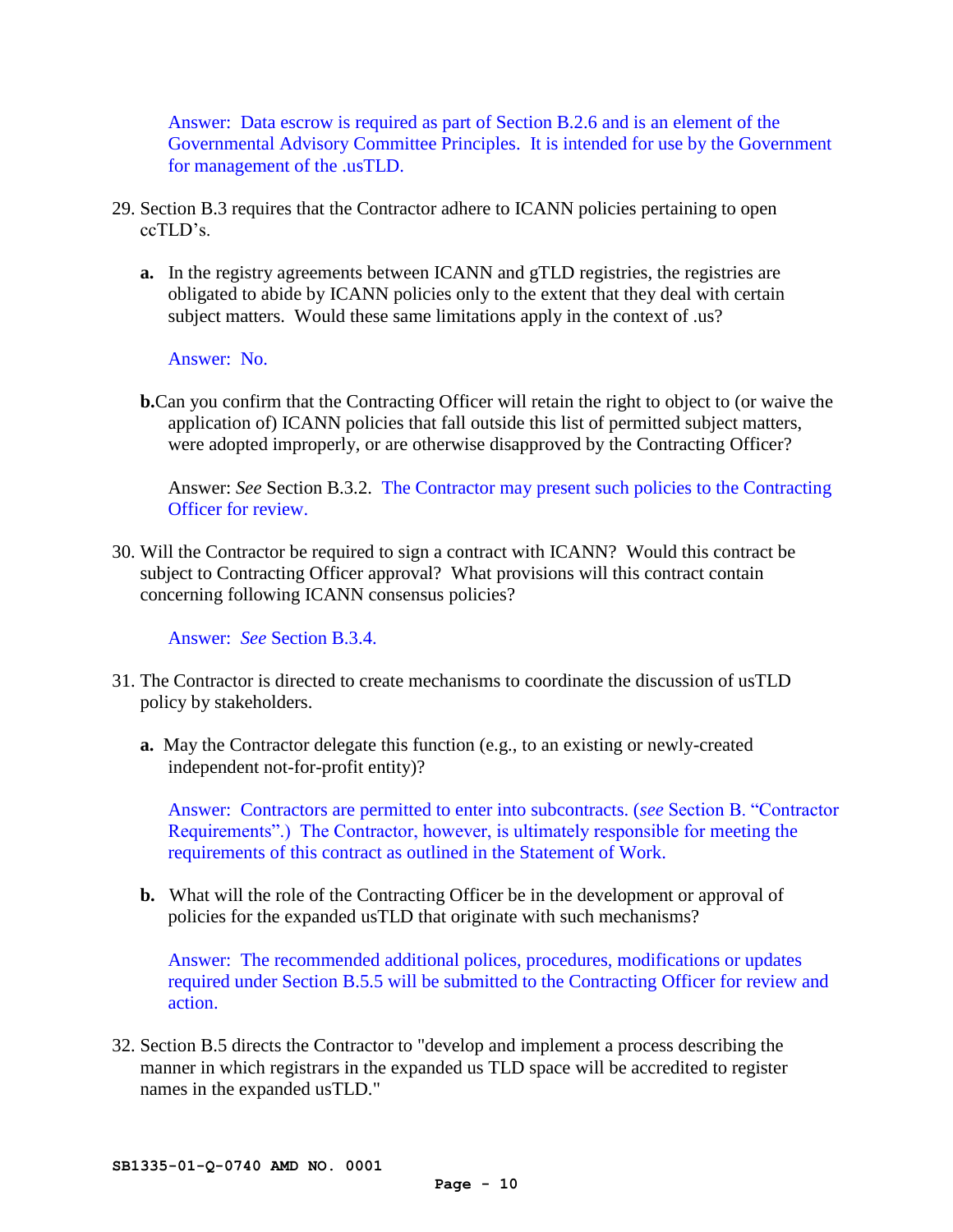**a.** May the Contractor accredit registrars other than ICANN-accredited registrars?

Answer: Yes.

**b.** Must the Contractor accredit all ICANN-accredited registrars that meet objectively stated qualifications?

Answer: The Contractor will be required to accredit all entities meeting the developed usTLD accreditation standards on a non-discriminatory basis.

**c.** Given the nexus requirement, would the Contractor be permitted to limit this to ICANNaccredited registrars located in the U.S.?

Answer: In responding to Sections B.5.2 and B.5.3, offerors should not include registrar locality restrictions.

- 33. The Contractor is directed by the RFQ to "improve the management of the current usTLD space." RFQ at 2. The RFQ also notes that "[a] number of technical enhancements to the usTLD system functions are required to make the system more robust and reliable." Id. at 3. In addition, the "Contractor must provide all systems, software, hardware, facilities, infrastructure, and operation for" a number of identified functions. Id. at 5. Thus, the successful applicant will be expected to be innovative in the performance of this contract, and may find it necessary to use proprietary, business confidential, or trade secret information in the successful performance of the contract. The data rights provisions of the RFQ might disserve these purposes, however.
	- **a.** The RFQ contains FAR clause 52.222-17 Rights in Data -- Special Works. This clause provides the Government with unlimited rights to data "delivered under the contract." Id. at 21. However, other than the "Investigational Study" and "Progress Report" in paragraphs C.1 and C.2, the RFQ does not appear to set forth a list of data deliverables or include descriptions for these identified deliverables. Please identify all contract deliverables and confirm that this clause does not apply to any data or software that is not required to be delivered under this RFQ, whether or not such data or software was first produced under the contract.

Answer: The clause, FAR 52.227-17 Rights in Data—Special Works, does grant the Government unlimited data rights in data or software that is first produced in the performance of this contract. For data not first produced but delivered under the contract FAR 52.227-17(c)(2) applies.

**b.** This clause also provides the Government with unlimited rights to "in all data first produced in the performance of this contract.." Id. If a contractor creates data or software at private expense during the performance of the contract in an effort to carry out the purpose of the contract, and if the contractor marks and identifies that data prior to its use in contract performance, will the Government accept "limited" rights (or restricted rights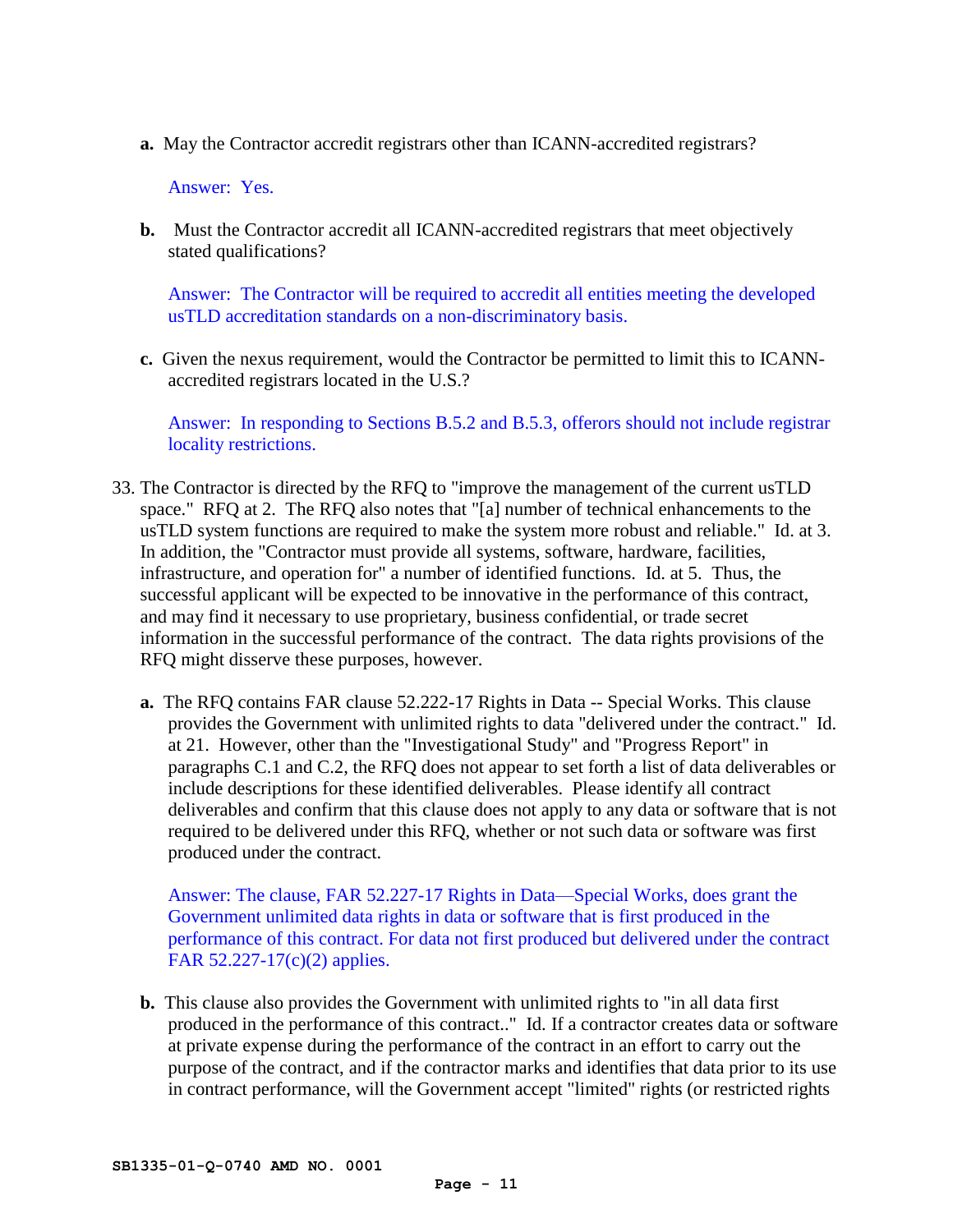for software) in that data, as that term is defined in the Federal Acquisition Regulation 52.227-14?

Answer: No. The Government acquires unlimited rights in all data first produced in the performance of this contract and broad use rights in data not first produced but delivered under the contract pursuant to (c)(2) of the data rights clause (*See* FAR Clauses 52.227- 17). As part of the escrow requirements of Section B.2.6, data will be deposited in a standard format to be determined at the time of contract.

**c.** If the source of funding for the data is a mix of Government and contractor funds, will the Government accept less than unlimited rights in such data or software, e.g., so-called "government purpose" rights?

Answer: No. The Government acquires unlimited rights in all data first produced in the performance of this contract and broad use rights in data not first produced but delivered under the contract pursuant to  $(c)(2)$  of the data rights clause (See FAR Clauses 52.227-17). As indicated in Section B of the Statement of Work, the Contractor may not charge the United States Government for performance of the requirements of this purchase order.

**d.** What other limitations on data rights and rights in software is the Government willing to consider to encourage innovation and protect the intellectual property of the successful applicant?

Answer: The Government acquires unlimited rights in all data first produced in the performance of this contract and broad use rights in data not first produced but delivered under the contract pursuant to  $(c)(2)$  of the data rights clause (See FAR Clauses 52.227-17). The Contractor may seek copyright protection subject to a Government license according to the terms of 52.227-17(c).

34. If, during the term of the registry agreement, the Contractor modifies a pre-existing proprietary registry technology, and deploys those modifications across all of the registries it operates, are those modifications copyrightable by the Contractor (subject to a license for government use, as the RFQ provides)?

Answer: *See* FAR 52.227-17(c) on Copyright.

35. What rights are conveyed by the contemplated government use license? If the government selects an alternate service provider at the end of the agreement to manage .us, will the follow-on contractor be entitled to use the registry software developed by Contractor without payment to Contractor?

Answer: *See* FAR 52.227-17(c) on Copyrights.

36. If, during the term of the registry agreement, the Contractor uses data from its other registry operations (or other sources) to enhance its performance under this agreement, will the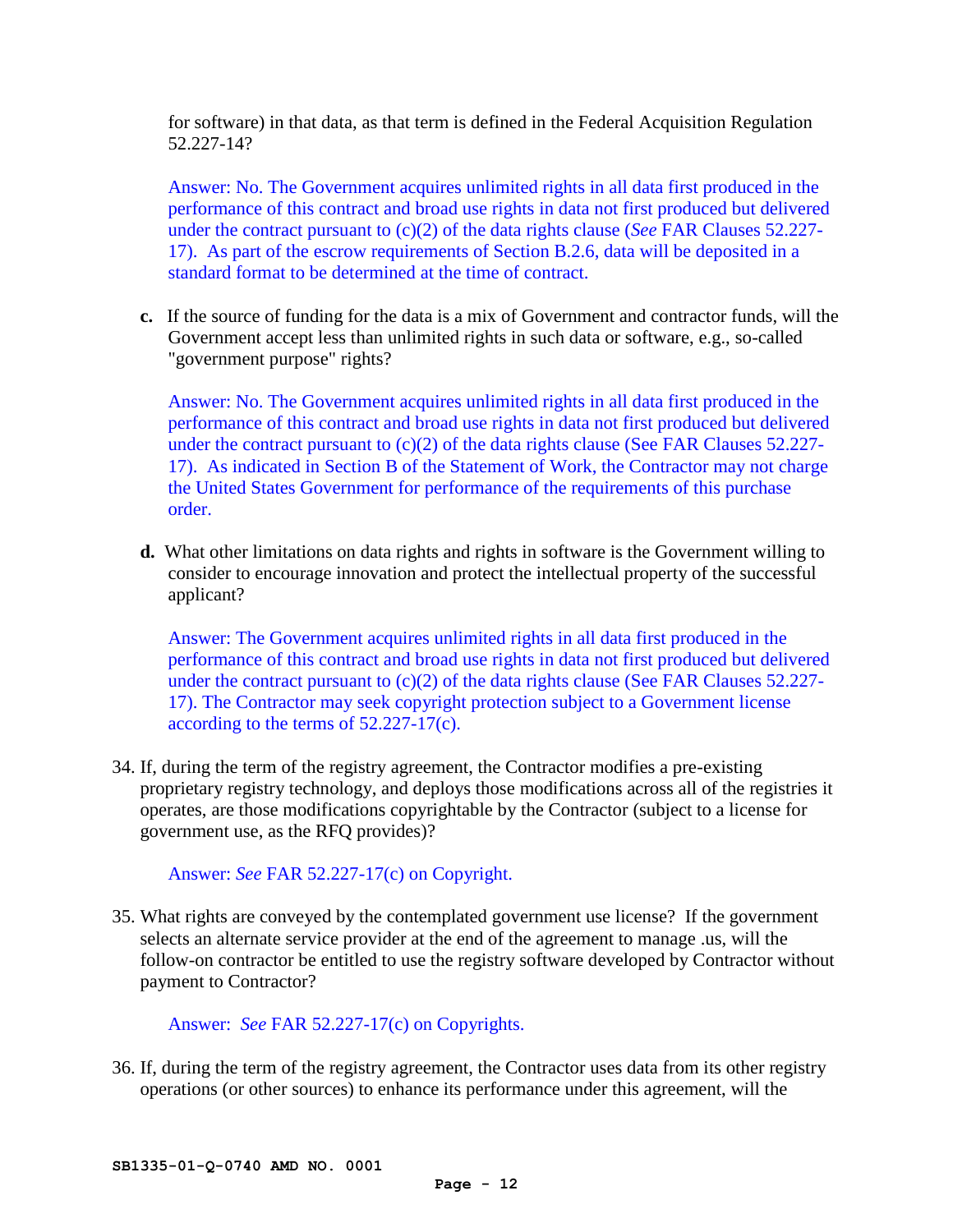Contracting Officer approve the use of such data (subject to a license for government use, as the RFQ provides)?

Answer: Generally, The Government retains unlimited rights in all data first produced in the performance of or delivered under this contract. *See* FAR 52.227-17. The Contracting Officer would need to know the nature of the data and the purpose for its use in relation to the usTLD operations.

37. What standard will the Contracting Officer use in determining whether to approve the release, reproduction, distribution, or publication of data first produced in connection with the performance of this contract?

Answer: FAR 52.227-17(d) governs this issue. The Contracting Officer would base the determination on the best interest of the Government in accordance with all applicable federal law and regulation.

38. Will the Contracting Officer approve a registrant agreement (and registry-registrar agreement) that waives any claims against the Contractor and holds the Contractor harmless from liability?

Answer: The Contracting Officer would need to review any agreement prior to its implementation.

39. Would there be a reprocurement after the expiration of the contract? Would the incumbent contractor be entitled to any presumption or other credit for its experience and compliance with the contract in the context of that reprocurement?

Answer: We assume that there would be a reprocurement after the expiration of the purchase order. The incumbent Contractor's past performance would be considered as part of the evaluation process under the "reprocurement" acquisition if the Contractor were to submit an offer/quotation under the "reprocurement" acquisition.

40. Does running a TLD registry (even if not pursuant to a contract with the USG) count as an "effort similar in scope to this acquisition" for purposes of this application?

Answer: Yes; however, it is in the discretion of the offeror what information s/he submits pursuant to this RFQ. Past performance references need not be limited to contracts with the Government.

41. What is the procedure you will follow for responding to requests by applicants that sensitive business information furnished in the applicant's response to the RFQ be kept confidential?

Answer: *See* FAR Subpart 3.1. Also, see the Answer to Question 16 above.

42. According to the DoC, are there any restrictions on who can register a .US domain today, and will these restrictions (if any) have continue under the new operator.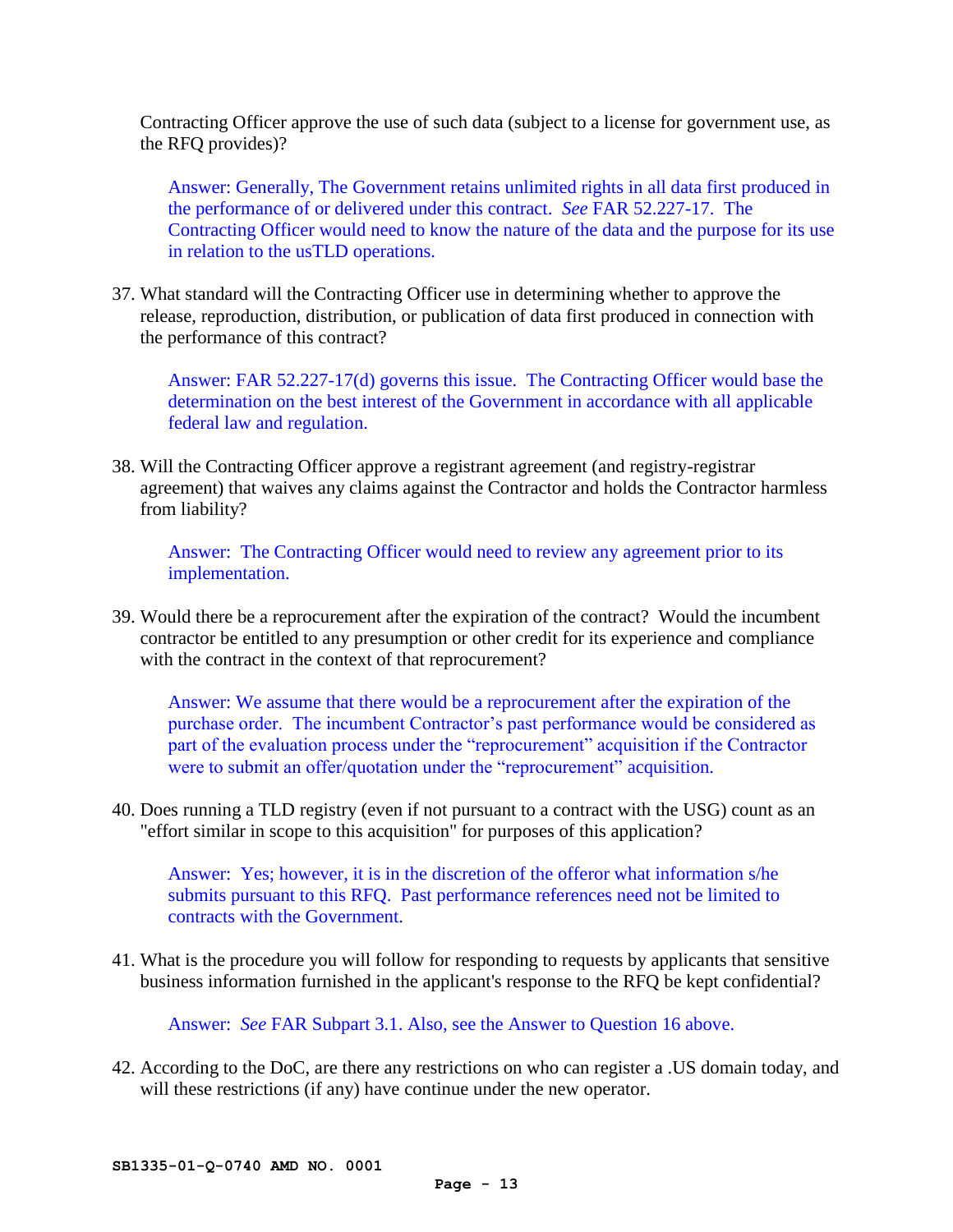Answer: Current usTLD registration policies are located on the usTLD website at [http://www.nic.us.](http://www.nic.us/) For the locality-based usTLD space, it is contemplated in the RFC that the current policies will remain in place. A study regarding compliance with current locality-based usTLD policies is also required in Section B.4.5.

43. I could use your assistance in clarifying a reference that is made in the RFQ P.7 on page 32. relating to "Past Performance".

The requirement states, "Information noted in I.4 above for an Alternate Customer Organization Point of Contact; and..."

Please clarify the reference to I.4. The requirement I.4 on page 31 regarding additional alternative policies does not appear to be the appropriate reference.

Answer: Item No. P.7. on page 33 of the solicitation is amended to read: "Information noted in P.6. above for an Alternate Customer Organization Point of Contact; and"

44. Requirement "P" is looking for Past Performance references. Are these references ONLY on the particular company that is applying for the bid for DOC contracts they have performed in the past?

If a company has never performed ANY DOC contracts will this disqualify it as a company?

Does this apply to contracts that have been fulfilled by companies that the Management team have worked for before (or currently?)

Does this requirement apply to non DOC contracts?

I personally started the first ISP in [city deleted], and it is still the largest privately owned ISP in all of [city deleted] (the [number deleted] largest city in the US) and it has highly stable technology and great customer service. Is THIS sort of a thing a "past performance" reference?

We will be utilizing [deleted] to provide and maintain our technology infrastructure. If they are an equity partner do THEIR past DOC contracts count towards our bid?

Answer: The Offeror may provide past performance references for themselves and/or for their first-tier subcontractors. Past performance references may be provided for any federal government contracts/orders (not just DoC federal contracts/orders), state government contracts/orders, local government contracts/orders, contracts/orders with other companies/organizations or contracts/orders of other companies for which a key person of the Offeror was a key person while employed at that other company. As noted in the solicitation, these contracts/orders must be for other efforts similar in scope to this acquisition that were either completed in the past three years or be currently in process.